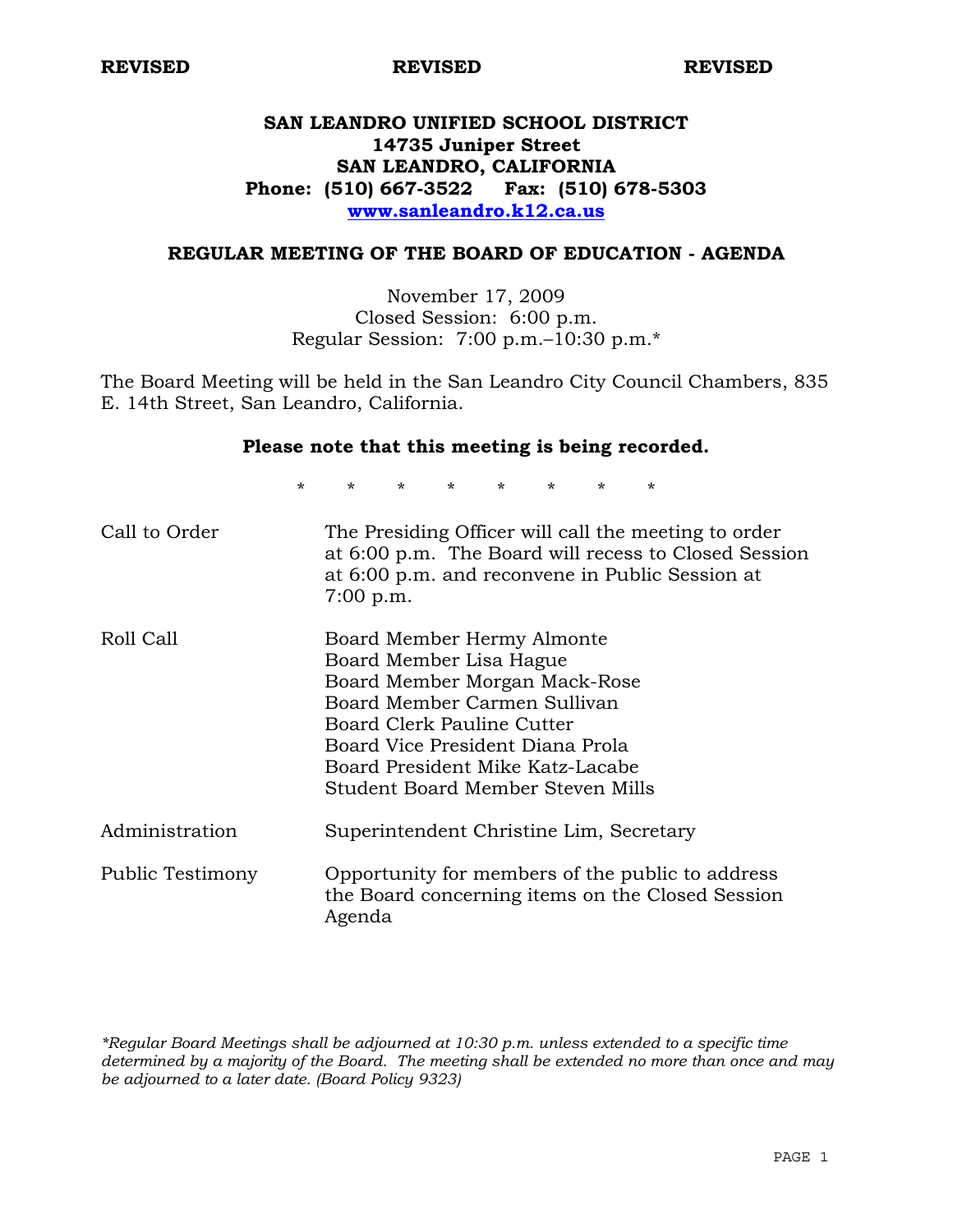Prior to the Public Session, the Board will meet in Closed Session pursuant to Education Code Sections 35146 and 48918(c), and Government Code Sections 54957, 54957.6, 54956.9(b), 54956.8, 54956.9 and 54956.

|  | a) Student Expulsions |
|--|-----------------------|
|  |                       |

- b) Public Employee Discipline/Dismissal/Release/Hiring
- c) Conference with Legal Counsel Anticipated Litigation Significant exposure to litigation
- d) Conference with Real Property Negotiator Property(ies)
- e) Conference with Legal Counsel Existing Litigation [2 cases]
- f) Tort Claims

| Report Closed<br><b>Session Action</b> | Motion __________ Second __________ Vote ________          |  |                                                                                                                                                                                                                                                                                                                                                                                                                                                                                                                                                                                                                                                                                                                                                                                                                                                                                                                                                                                                                        |
|----------------------------------------|------------------------------------------------------------|--|------------------------------------------------------------------------------------------------------------------------------------------------------------------------------------------------------------------------------------------------------------------------------------------------------------------------------------------------------------------------------------------------------------------------------------------------------------------------------------------------------------------------------------------------------------------------------------------------------------------------------------------------------------------------------------------------------------------------------------------------------------------------------------------------------------------------------------------------------------------------------------------------------------------------------------------------------------------------------------------------------------------------|
| Pledge of Allegiance                   |                                                            |  |                                                                                                                                                                                                                                                                                                                                                                                                                                                                                                                                                                                                                                                                                                                                                                                                                                                                                                                                                                                                                        |
| Approve Agenda                         | Approve the Regular Meeting Agenda of November 17,<br>2009 |  |                                                                                                                                                                                                                                                                                                                                                                                                                                                                                                                                                                                                                                                                                                                                                                                                                                                                                                                                                                                                                        |
|                                        | Motion ___________ Second ___________ Vote _________       |  |                                                                                                                                                                                                                                                                                                                                                                                                                                                                                                                                                                                                                                                                                                                                                                                                                                                                                                                                                                                                                        |
| Legal Statement                        | 54954.2(a)                                                 |  | Members of the audience who wish to address the<br>Board are asked to complete the yellow card available at<br>the entrance and submit it to the Board's Administrative<br>Assistant. Speakers who have completed the card will be<br>called when the item is reached on the agenda or, for<br>non-agenda items, during the Public Testimony. Cards<br>are to be turned in before the item is reached on the<br>agenda. Please note that this meeting is being recorded.<br>State law prohibits the Board of Education from taking<br>any action on or discussing items that are not on the<br>posted agenda except to A) briefly respond to statements<br>made or questions posed by the public in attendance; B)<br>ask questions for clarification; C) provide a reference to a<br>staff member or other resource for factual information in<br>response to the inquiry; or D) ask a staff member to<br>report back on the matter at the next meeting and/or put<br>it on a future agenda. (Government Code Section |

**7:00-7:10 p.m. REPORT**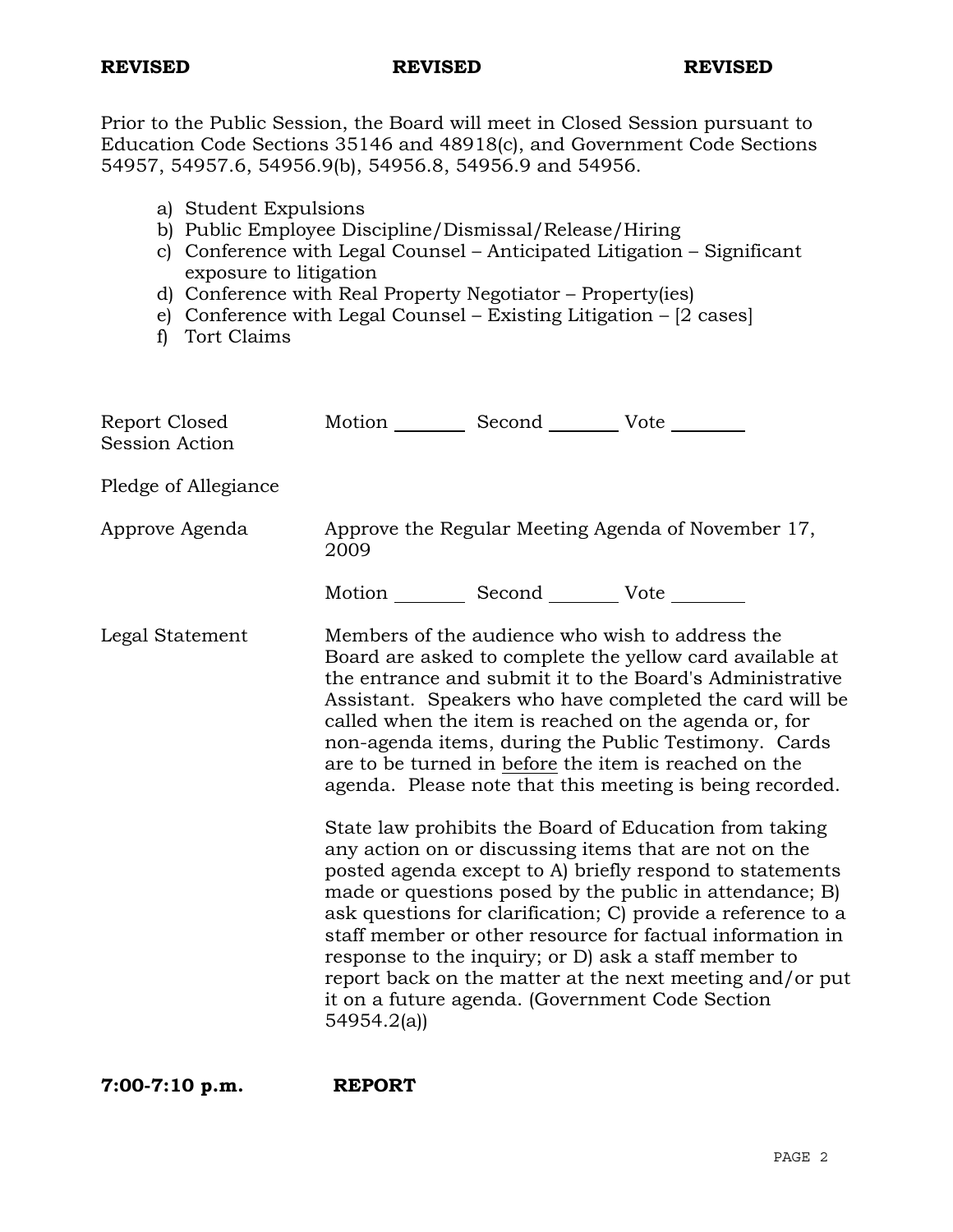Parks & Recreation Commission Report: Juan Manuel Martinez, San Leandro Unified School District Representative

## **PUBLIC TESTIMONY ON NON-AGENDA ITEMS**

Members of the audience, who wish to address the Board, please complete the yellow card available at the entrance and submit it to the Board's Administrative Assistant. Cards are to be turned in before the item is reached on the agenda.

### **PRESENTATION**

- **7:10-8:45 p.m.** \* In October, the District was informed that it has been identified as a Program Improvement (PI) Year 1 District under the No Child Left Behind Act of 2001. Assistant Superintendent, Cindy M. Cathey, Mike Walbridge, Director of Curriculum and Instruction, and Andrew Gordon, Coordinator of Categorical Programs will provide detailed information regarding what it means to be a Program Improvement Year 1 District. As part of this identification, the District is required to use four self assessment tools developed by the California Department of Education:
	- The District Assistance Survey (DAS)
	- The Academic Program Survey (APS)
	- The English Learner Subgroup Self Assessment (ELSSA)
	- The Inventory of Services and Supports (ISS) for Students with Disabilities are based upon the nine Essential Program Components (EPCs) for Instructional Success.

 The EPCs are incorporated into the school's Single Plan for Student Achievement and are the foundation of the APS and the DAS.

 Together the four tools provide different perspectives on building a coherent instructional system for all students. Review of the tools and the results from the self assessments will be used to develop an improvement plan to be incorporated into the District's Local Educational Agency (LEA) Plan. This plan addendum must be approved by the Board of Education and submitted to the state by January 15, 2010. Next steps for seeking stakeholder input into the development of the LEA Plan Addendum will be shared.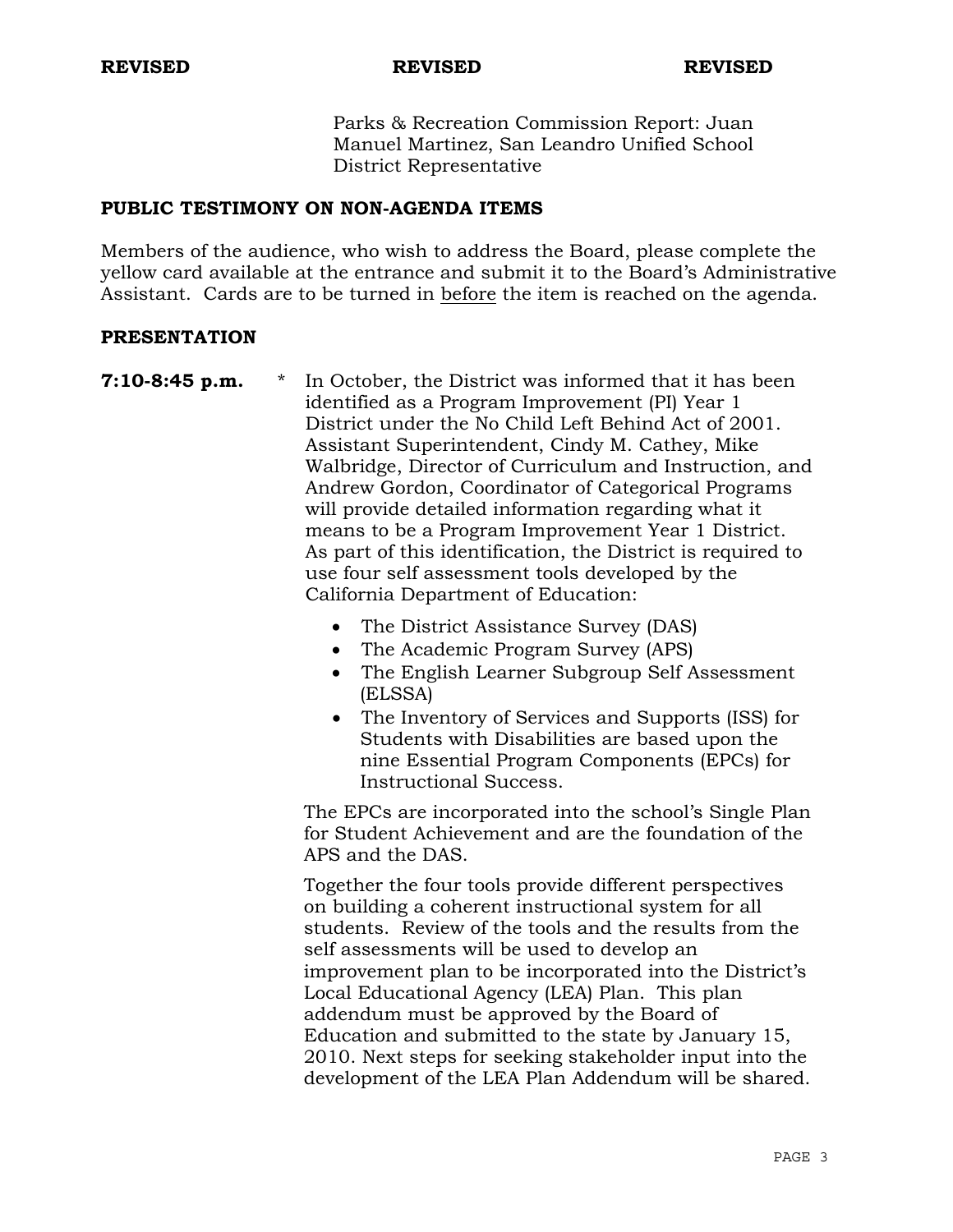## **CONFERENCE**

These items are submitted for advance planning and to assist the Board in establishing future agenda items. The Board may, however, take action on the following:

### Educational Services

| $3.1 - CF$<br>Single Plan for<br>Student Achievement<br>(SPSA) for the 2009-<br>2010 and 2010-2011<br>School Year for<br>Garfield, Jefferson,<br>Madison, McKinley,<br>Monroe, Roosevelt,<br>Washington, Wilson | <b>Staff Recommendation:</b><br>The Board will discuss and consider approving<br>the Single Plan for Student Achievement<br>(SPSA) for the 2009-2010 and 2010-2011<br>School Year for Garfield, Jefferson, Madison,<br>McKinley, Monroe, Roosevelt, Washington,<br>Wilson Elementary Schools, Bancroft, Muir<br>Middle Schools, San Leandro High School and<br>Lincoln Alternative High School. | Site plans<br>will be<br>emailed to<br>the Board<br>on Friday,<br>November<br>13 |
|-----------------------------------------------------------------------------------------------------------------------------------------------------------------------------------------------------------------|-------------------------------------------------------------------------------------------------------------------------------------------------------------------------------------------------------------------------------------------------------------------------------------------------------------------------------------------------------------------------------------------------|----------------------------------------------------------------------------------|
| Elementary Schools,                                                                                                                                                                                             |                                                                                                                                                                                                                                                                                                                                                                                                 |                                                                                  |
| Bancroft, Muir Middle                                                                                                                                                                                           |                                                                                                                                                                                                                                                                                                                                                                                                 |                                                                                  |
| Schools, San Leandro                                                                                                                                                                                            |                                                                                                                                                                                                                                                                                                                                                                                                 |                                                                                  |
| High School and                                                                                                                                                                                                 |                                                                                                                                                                                                                                                                                                                                                                                                 |                                                                                  |
| Lincoln Alternative                                                                                                                                                                                             |                                                                                                                                                                                                                                                                                                                                                                                                 |                                                                                  |
| High School                                                                                                                                                                                                     | Motion _________ Second __________ Vote _____                                                                                                                                                                                                                                                                                                                                                   |                                                                                  |
| 8:45-9:10 p.m.                                                                                                                                                                                                  | <b>REPORTS</b><br>Correspondence<br><b>Student Board Member Report</b><br>Union Representative Reports<br>Superintendent's Report                                                                                                                                                                                                                                                               |                                                                                  |

Board Committee Reports

• Facilities/Technology

# **9:10-9:20 p.m. CONSENT ITEMS**

These items are considered routine and may be enacted by a single motion. At the request of any member of the Board, any item on the consent agenda shall be removed and given individual consideration for action as a regular agenda item.

General Services

1.1-C Approval of Board Staff Recommendation: Approve the minutes of the regular Board meeting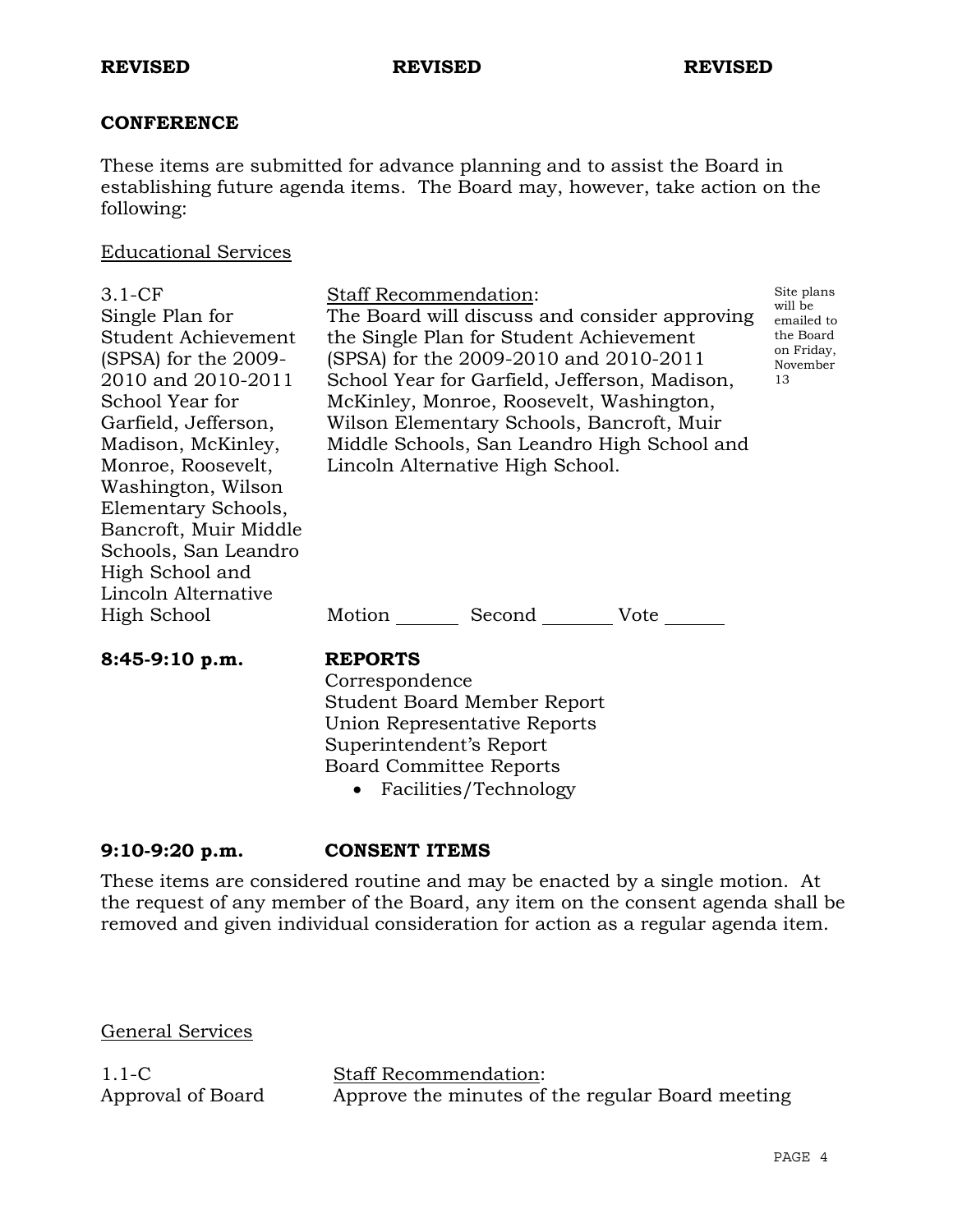| Minutes – October 20, on October 20, 2009.                                                                                                                                                                                                                                                                                                                                                                                                                   |  |  |
|--------------------------------------------------------------------------------------------------------------------------------------------------------------------------------------------------------------------------------------------------------------------------------------------------------------------------------------------------------------------------------------------------------------------------------------------------------------|--|--|
| Motion _________ Second __________ Vote _______                                                                                                                                                                                                                                                                                                                                                                                                              |  |  |
| Staff Recommendation:<br>Approve the agreement with Hopkins & Carley, a<br>law corporation for the 2009-2010 school year.                                                                                                                                                                                                                                                                                                                                    |  |  |
| Motion _________ Second __________ Vote _______                                                                                                                                                                                                                                                                                                                                                                                                              |  |  |
|                                                                                                                                                                                                                                                                                                                                                                                                                                                              |  |  |
| Staff Recommendation:<br>Accept Personnel Report as submitted.                                                                                                                                                                                                                                                                                                                                                                                               |  |  |
| Motion _________ Second __________ Vote _______                                                                                                                                                                                                                                                                                                                                                                                                              |  |  |
|                                                                                                                                                                                                                                                                                                                                                                                                                                                              |  |  |
| Staff Recommendation:<br>Approve the acceptance of gifts to the District as<br>follows:                                                                                                                                                                                                                                                                                                                                                                      |  |  |
| Madison Elementary School<br>• \$500 for Sensory Garden in honor of Steve<br>Wright and Abigail Brown from Salesforce.com<br>Foundation of San Francisco                                                                                                                                                                                                                                                                                                     |  |  |
| Roosevelt Elementary School                                                                                                                                                                                                                                                                                                                                                                                                                                  |  |  |
| • \$230.77 from Russell McClymont through the<br>Wells Fargo Community Support Campaign<br>• \$155.95 from Target's Take Charge of<br><b>Education Program</b>                                                                                                                                                                                                                                                                                               |  |  |
| <b>Washington Elementary School</b><br>\$100 from SLTA toward crossing guard costs<br>\$120 from Aaron Newey through the Wells<br>Fargo Community Support Campaign<br>\$18 from Elena Rios through the Wells Fargo<br>Community Support Campaign<br>\$241.99 from PG&E's Matching Gift Program<br>New mini fridge from Myrna Hernandez<br>5 books for the library from Bruce Walter<br>Bancroft Middle School<br>1 clarinet to the Music Dept. from Saul and |  |  |
|                                                                                                                                                                                                                                                                                                                                                                                                                                                              |  |  |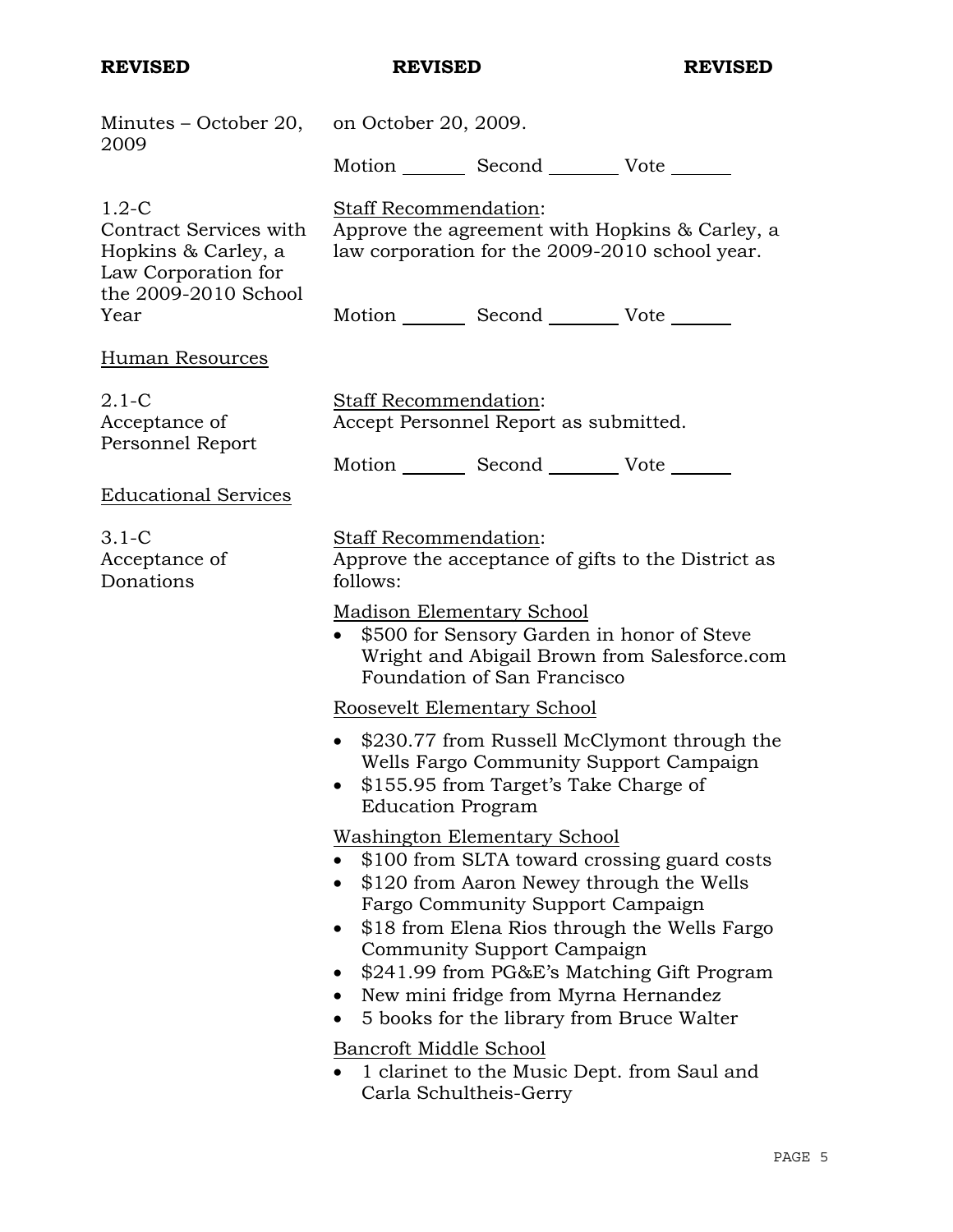School District and

|                                                                                                                                                                                                                                                                                                         | 1 flute to the Music Dept. from Robin James<br>$\bullet$<br><u>San Leandro High School</u><br>16 cases of white copy paper from Adrienne<br>Granger, Kiwanis Club of San Leandro                                                                                                                                                                                                              |
|---------------------------------------------------------------------------------------------------------------------------------------------------------------------------------------------------------------------------------------------------------------------------------------------------------|-----------------------------------------------------------------------------------------------------------------------------------------------------------------------------------------------------------------------------------------------------------------------------------------------------------------------------------------------------------------------------------------------|
|                                                                                                                                                                                                                                                                                                         | Motion _________ Second __________ Vote _______                                                                                                                                                                                                                                                                                                                                               |
| $3.2 - C$<br>Non-Public School<br>Contracts                                                                                                                                                                                                                                                             | <b>Staff Recommendation:</b><br>Approve the Non-Public School Contracts for<br>Special Education students.<br>Motion _________ Second __________ Vote _______                                                                                                                                                                                                                                 |
| $3.3-C$<br>Supplemental<br><b>Education Services</b><br>(SES) Contract between<br>San Leandro Unified<br>School District and A<br>&E Avila Enterprises,<br>Inc., DBA The Learning<br>Curve to Provide<br>Supplemental<br><b>Educational Services to</b><br>Eligible Students at<br>Garfield, Jefferson, | Staff Recommendation:<br>Approve the Supplemental Education Services<br>(SES) contract between San Leandro Unified<br>School District and A &E Avila Enterprises, Inc.,<br>DBA The Learning Curve to provide supplemental<br>educational services to eligible students at<br>Garfield, Jefferson, McKinley, and Wilson<br>McKinley, and Wilson Motion _________ Second _________ Vote _______ |
| $3.4 - C$<br>Supplemental<br><b>Education Services</b><br>(SES) Contract between<br>San Leandro Unified<br>School District and A+<br><b>Educational Centers to</b><br>Provide Supplemental<br><b>Educational Services to</b><br>Eligible Students at<br>Garfield, Jefferson,<br>McKinley, and Wilson    | Staff Recommendation:<br>Approve the Supplemental Education Services<br>(SES) Contract between San Leandro Unified<br>School District and A+ Educational Centers to<br>provide supplemental educational services to<br>eligible students at Garfield, Jefferson, McKinley,<br>and Wilson.<br>Motion _________ Second __________ Vote _______                                                  |
| $3.5 - C$<br>Supplemental<br><b>Education Services</b><br>(SES) Contract between<br>San Leandro Unified                                                                                                                                                                                                 | Staff Recommendation:<br>Approve the Supplemental Education Services<br>(SES) Contract between San Leandro Unified<br>School District and Professional Tutors of America<br>Inc. to provide supplemental educational services                                                                                                                                                                 |

to eligible students at Garfield, Jefferson,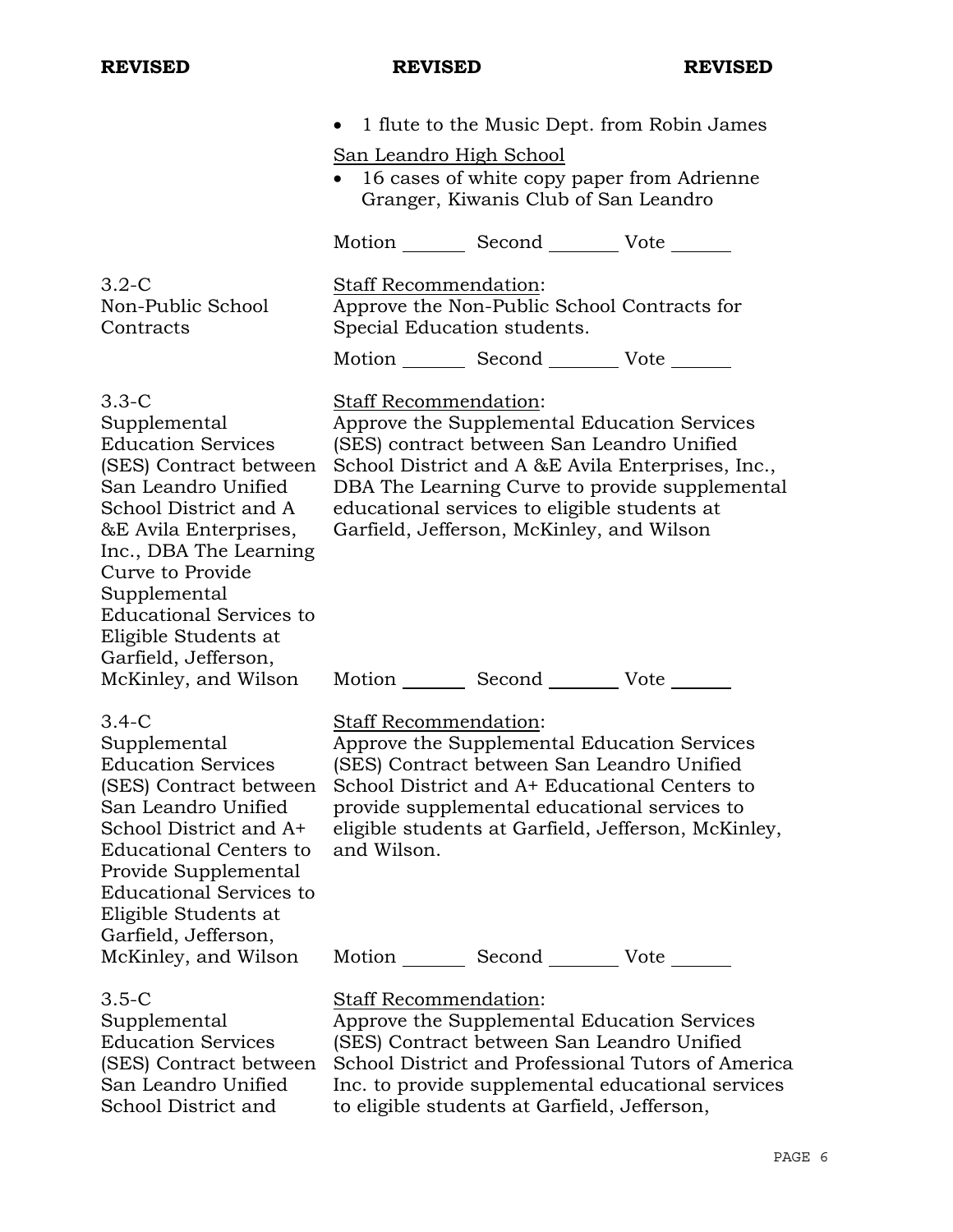| Professional Tutors of McKinley, and Wilson.<br>America Inc. to Provide<br>Supplemental<br><b>Educational Services to</b><br>Eligible Students at<br>Garfield, Jefferson,<br>McKinley, and Wilson                                                         | Motion Second Vote                                                                                                                                                                                                                                             |  |
|-----------------------------------------------------------------------------------------------------------------------------------------------------------------------------------------------------------------------------------------------------------|----------------------------------------------------------------------------------------------------------------------------------------------------------------------------------------------------------------------------------------------------------------|--|
| $3.6 - C$<br>Supplemental<br><b>Education Services</b><br>(SES) Contract between<br>San Leandro Unified<br>School District and<br>Girls Incorporated of<br>Alameda County to<br>Provide Supplemental<br><b>Educational Services to</b><br>Eligible Wilson | Staff Recommendation:<br>Approve the Supplemental Education Services<br>(SES) Contract between San Leandro Unified<br>School District and Girls Incorporated of Alameda<br>County to provide supplemental educational<br>services to eligible Wilson Students. |  |
| Students                                                                                                                                                                                                                                                  | Motion Second Vote                                                                                                                                                                                                                                             |  |
| $3.7-C$<br>Discard of Library<br>Books that are<br>Obsolete, Damaged or<br>in Poor Condition at<br>John Muir Middle                                                                                                                                       | Staff Recommendation:<br>Approve the request to discard library books that<br>are obsolete, damaged or in poor condition at<br>John Muir Middle School.                                                                                                        |  |
| School                                                                                                                                                                                                                                                    | Second Vote<br>Motion                                                                                                                                                                                                                                          |  |

3.8-C Memorandum of Understanding between Alameda County Office of Education, San Leandro Unified School District, and Falcon's

Staff Recommendation:

Approve the Memorandum of Understanding between Alameda County Office of Education, San Leandro Unified School District, and Falcon's Nurturing Every Student Today (NEST) for John Muir Middle School.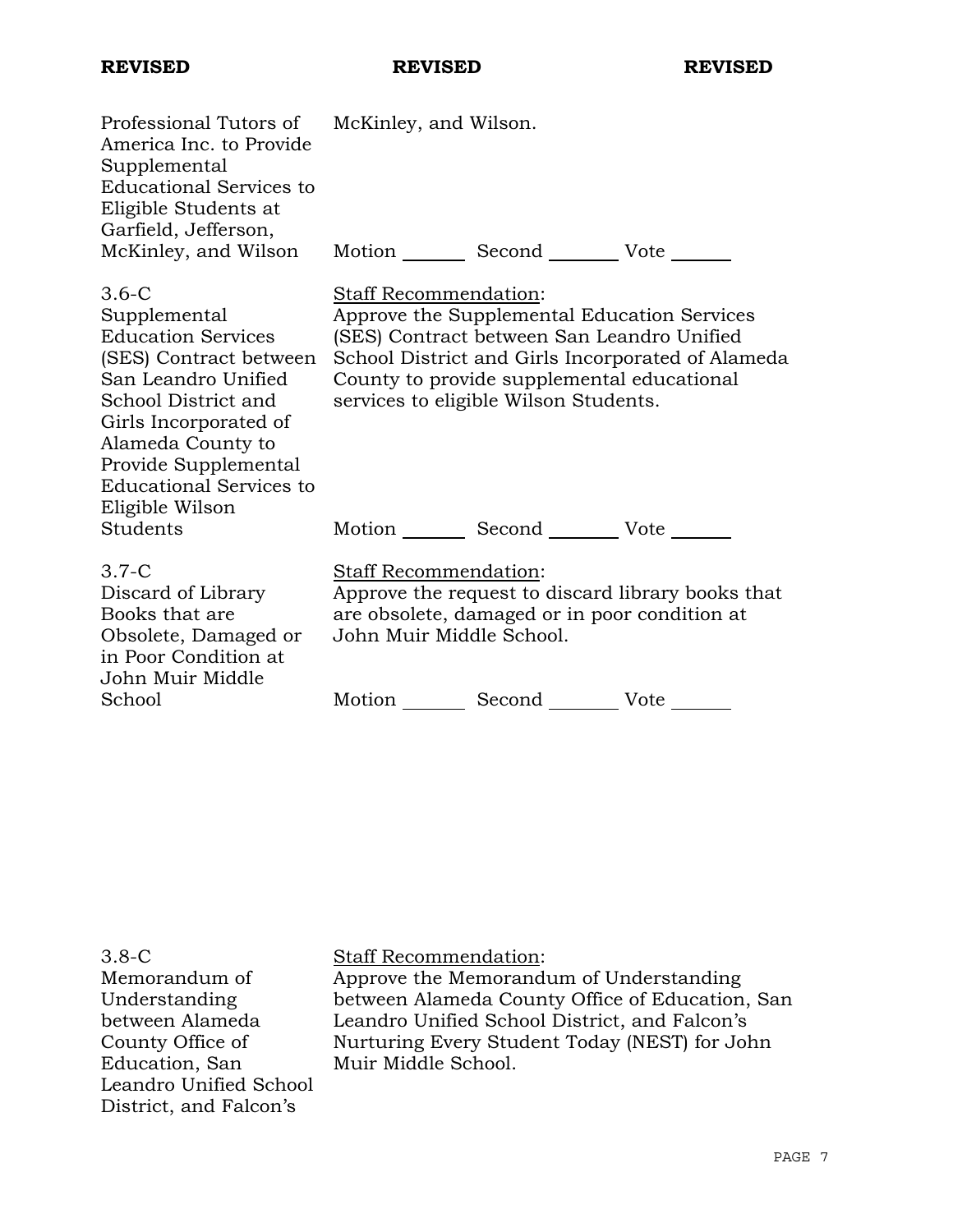| Nurturing Every<br>Student Today (NEST)<br>for John Muir Middle                               |                                                 |                                                                                             |                                                                                                                                                        |
|-----------------------------------------------------------------------------------------------|-------------------------------------------------|---------------------------------------------------------------------------------------------|--------------------------------------------------------------------------------------------------------------------------------------------------------|
| School                                                                                        |                                                 | Motion _________ Second __________ Vote _______                                             |                                                                                                                                                        |
| $3.9-C$<br>Recommendation for<br>Readmission from<br>Expulsion                                | Staff Recommendation:<br>comprehensive program. | expulsion for student *EOD01-09/10 who has<br>satisfactorily completed the terms of his/her | Approve the recommendation from the Director of<br>Student Support Services for readmission from<br>rehabilitation plan and is eligible to return to a |
|                                                                                               |                                                 | *EOD=Expelled from another school district                                                  |                                                                                                                                                        |
|                                                                                               |                                                 | Motion _________ Second __________ Vote _______                                             |                                                                                                                                                        |
| <b>Business Operations</b>                                                                    |                                                 |                                                                                             |                                                                                                                                                        |
| $4.1-C$<br>Ratification of Payroll                                                            | <b>Staff Recommendation:</b><br>\$4,581,767.44. | Ratify October 2009 payroll in the amount of                                                |                                                                                                                                                        |
|                                                                                               |                                                 | Motion _________ Second __________ Vote _______                                             |                                                                                                                                                        |
| $4.2-C$<br>Approval of Bill<br>Warrants                                                       | Staff Recommendation:                           | the amount of \$8,759,420.17.                                                               | Approve Bill Warrants #88943533-88961502 in                                                                                                            |
|                                                                                               |                                                 | Motion _________ Second __________ Vote _______                                             |                                                                                                                                                        |
| $4.3-C$<br>Intra-Budget Transfers                                                             | Staff Recommendation:<br>October 2009.          |                                                                                             | Approve the request for Intra-Budget Transfers for                                                                                                     |
|                                                                                               |                                                 | Motion _________ Second __________ Vote _______                                             |                                                                                                                                                        |
| $4.4 - C$<br>Resolution #09-56 to<br>Declare Certain<br>Equipment Surplus<br>and/or Obsolete. | Staff Recommendation:                           | Adopt Resolution #09-56 to declare certain<br>and condition of the designated equipment.    | equipment surplus and/or obsolete due to the age                                                                                                       |
|                                                                                               |                                                 | Motion _________ Second _________ Vote _______                                              |                                                                                                                                                        |
| <b>Facilities and Construction</b>                                                            |                                                 |                                                                                             |                                                                                                                                                        |

5.1-C Staff Recommendation: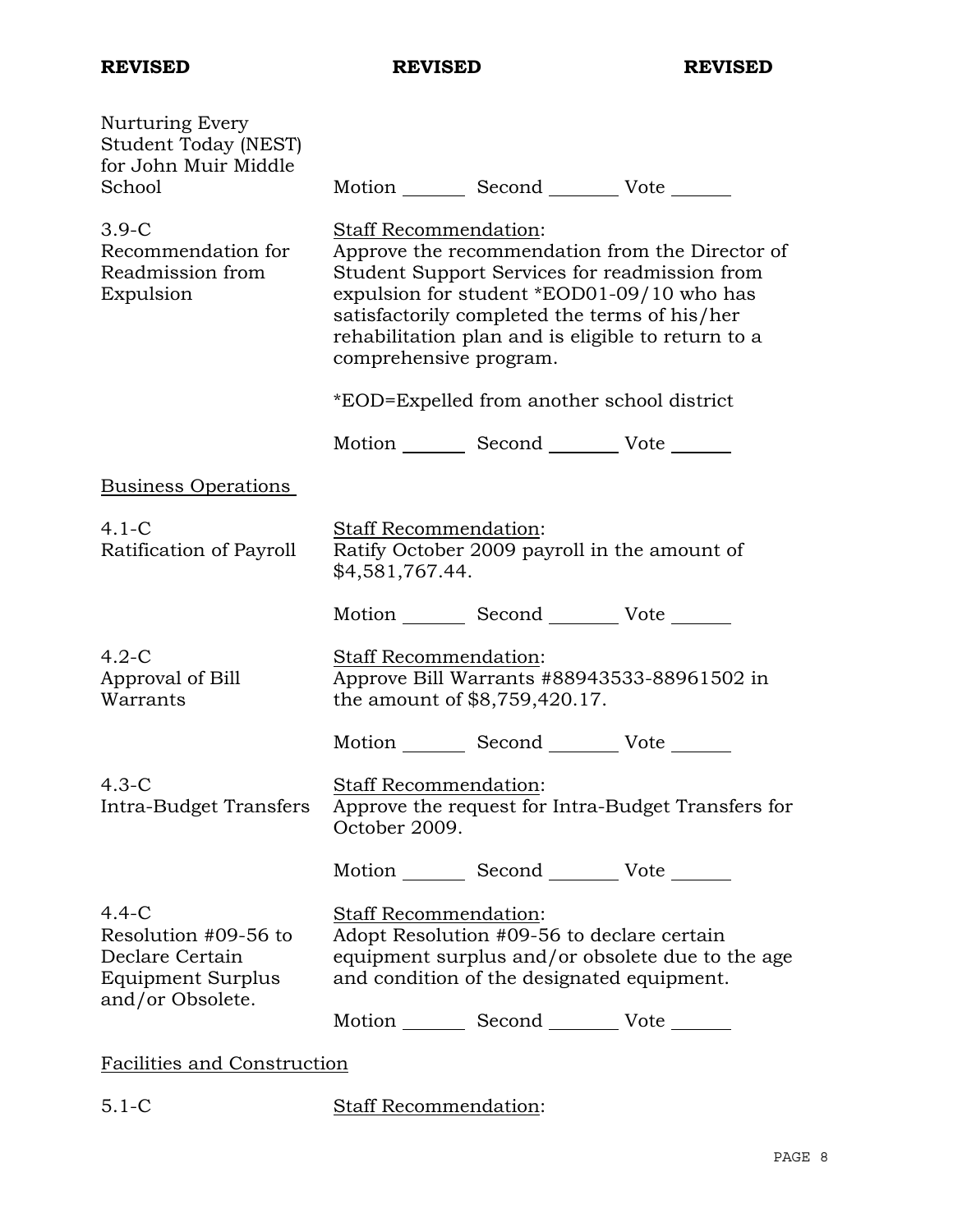### **REVISED REVISED REVISED**

| Zolman Construction &<br>Development, Inc.<br>Contract Change Order<br>#1 for the San Leandro<br><b>High School Arts</b><br><b>Education Center</b><br>Project                                                                                                                     | Approve Zolman Construction & Development, Inc.<br>Change Order No. 1 for $(\$1,385)$ , which is the net<br>results of seven collective proposed change orders<br>and Allowance $#1$ , a 0.0001% decrease, for the<br>San Leandro High School Arts Education Center<br>Project.<br>Motion _________ Second _________ Vote _______ |
|------------------------------------------------------------------------------------------------------------------------------------------------------------------------------------------------------------------------------------------------------------------------------------|-----------------------------------------------------------------------------------------------------------------------------------------------------------------------------------------------------------------------------------------------------------------------------------------------------------------------------------|
|                                                                                                                                                                                                                                                                                    |                                                                                                                                                                                                                                                                                                                                   |
| $5.2-C$<br>Sequoia Pacific<br><b>Builders Contract</b><br>change Order No. 2 for<br>the San Leandro High<br>School Library                                                                                                                                                         | <b>Staff Recommendation:</b><br>Approve Sequoia Pacific Builders Contract change<br>Order No 2 for $$9,466$ , a 1.4% increase, for the<br>San Leandro High School Library Expansion,                                                                                                                                              |
| <b>Expansion Project</b>                                                                                                                                                                                                                                                           | Motion Second Vote                                                                                                                                                                                                                                                                                                                |
| $5.3-C$<br>Amendment#6<br>Augmentation to Ninyo<br>& Moore Geotechnical<br><b>Engineering and Soils</b><br><b>Investigation Contract</b><br>to Provide Additional<br>Testing and Special<br>Inspection Services for<br>the 9 <sup>th</sup> Grade Campus<br>Project (Not Related to | Staff Recommendation:<br>Approve Amendment #6 Augmentation in the<br>amount of \$89,850 to the Ninyo & Moore<br>Geotechnical Engineering and Soils Investigation<br>contract to provide additional testing and<br>inspection services for the San Leandro High<br>School 9th Grade Campus Project.                                |
| PSA)                                                                                                                                                                                                                                                                               | Motion<br>Vote                                                                                                                                                                                                                                                                                                                    |

## 5.4-C

Vista Environmental Contract Amendment #2 for the Bancroft Heating and Roofing Project

Staff Recommendation:

Approve Amendment #2 in the amount of \$25,000 to the Vista Environmental contact for additional testing and oversight observation for the Bancroft Middle School Roofing Heating Project.

Motion \_\_\_\_\_\_\_\_\_ Second \_\_\_\_\_\_\_\_\_\_ Vote \_\_\_\_\_\_\_

5.5-C

Vista Environmental Consulting Contract for the San Leandro

# Staff Recommendation:

Approve Vista Environmental Contract in the amount of \$171,670 for assessment, design, observation and close out report for the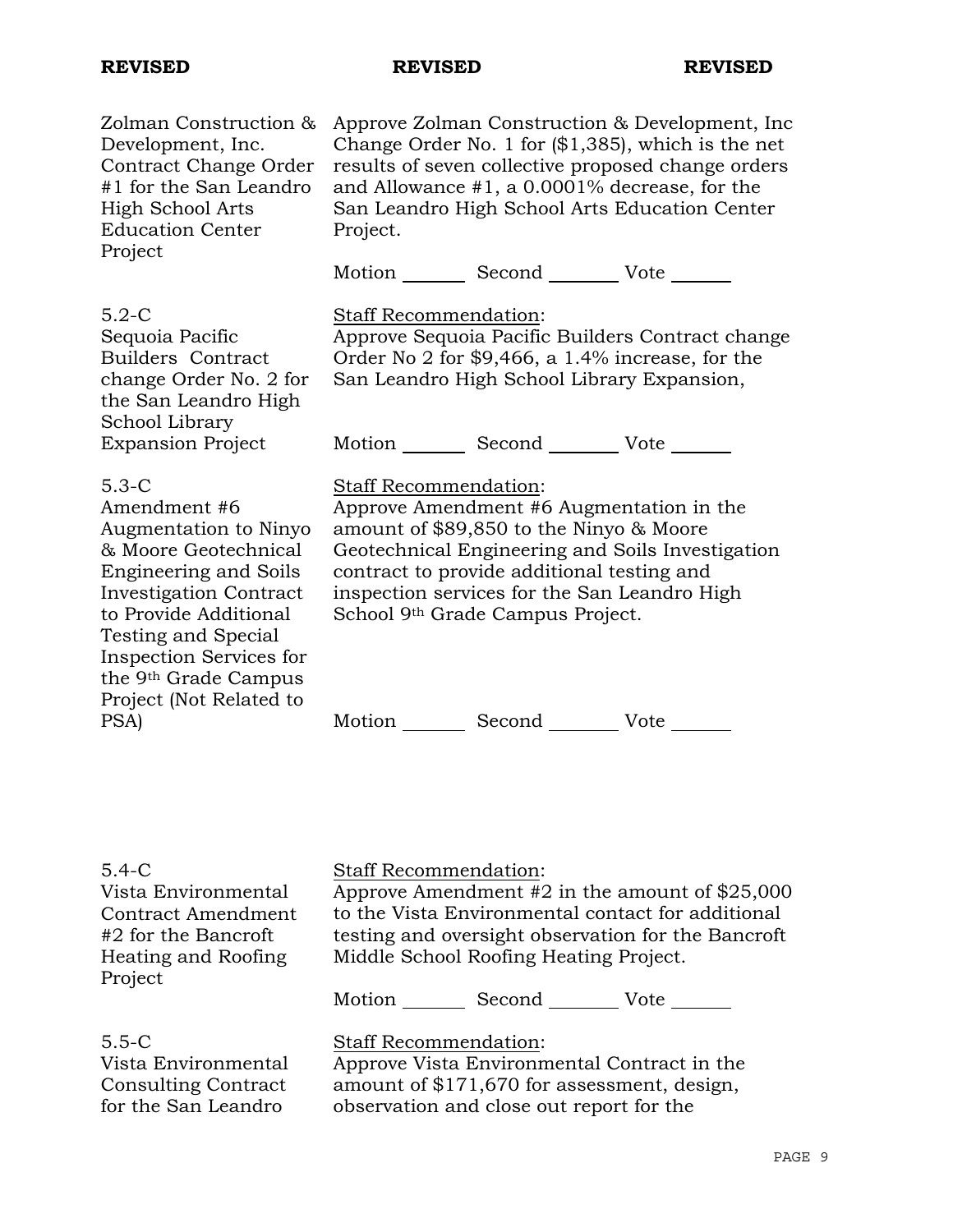### **REVISED REVISED REVISED**

High School Restroom, San Leandro High School Career Technical Education, John Muir School Heating and Roofing, and Wilson Elementary Heating and Roofing Projects

hazardous materials at the San Leandro High School restroom, San Leandro High School Career Technical Education, John Muir Middle School heating and roofing, and Wilson Elementary heating and roofing projects.

Motion Second Vote

# **9:20-9:9:35 p.m. CONFERENCE**

These items are submitted for advance planning and to assist the Board in establishing future agenda items. The Board may, however, take action on the following:

General Services

| $1.1-CF$                    | <b>Staff Recommendation:</b>                   |
|-----------------------------|------------------------------------------------|
| California School           | The Board will discuss and consider nominating |
| <b>Boards Association</b>   | interested candidates to the California School |
| (CSBA) Delegate             | Boards Association (CSBA) Delegate Assembly.   |
| <b>Assembly Nominations</b> | CSBA Delegates serve two-year terms; beginning |
|                             | April 1, 2010, through March 31, 2012.         |
|                             |                                                |

Motion Second Vote

### **9:35-9:40 p.m. INFORMATION**

These items are intended to keep the Board informed on various District business matters which do not require action by the Board.

### Business, Operations and Facilities

| $4.1-I$                | <b>Staff Recommendation:</b>                                     |
|------------------------|------------------------------------------------------------------|
| Miscellaneous Receipts | Miscellaneous receipts in the amount of                          |
|                        | $$12,902,577.82$ have been deposited in the                      |
|                        | Treasury of Alameda County.                                      |
| 9:40 p.m.              | ADDITIONAL SUGGESTIONS AND COMMENTS FROM<br><b>BOARD MEMBERS</b> |
| <b>ANNOUNCEMENT</b>    | <b>Board of Education Meetings</b>                               |
|                        |                                                                  |